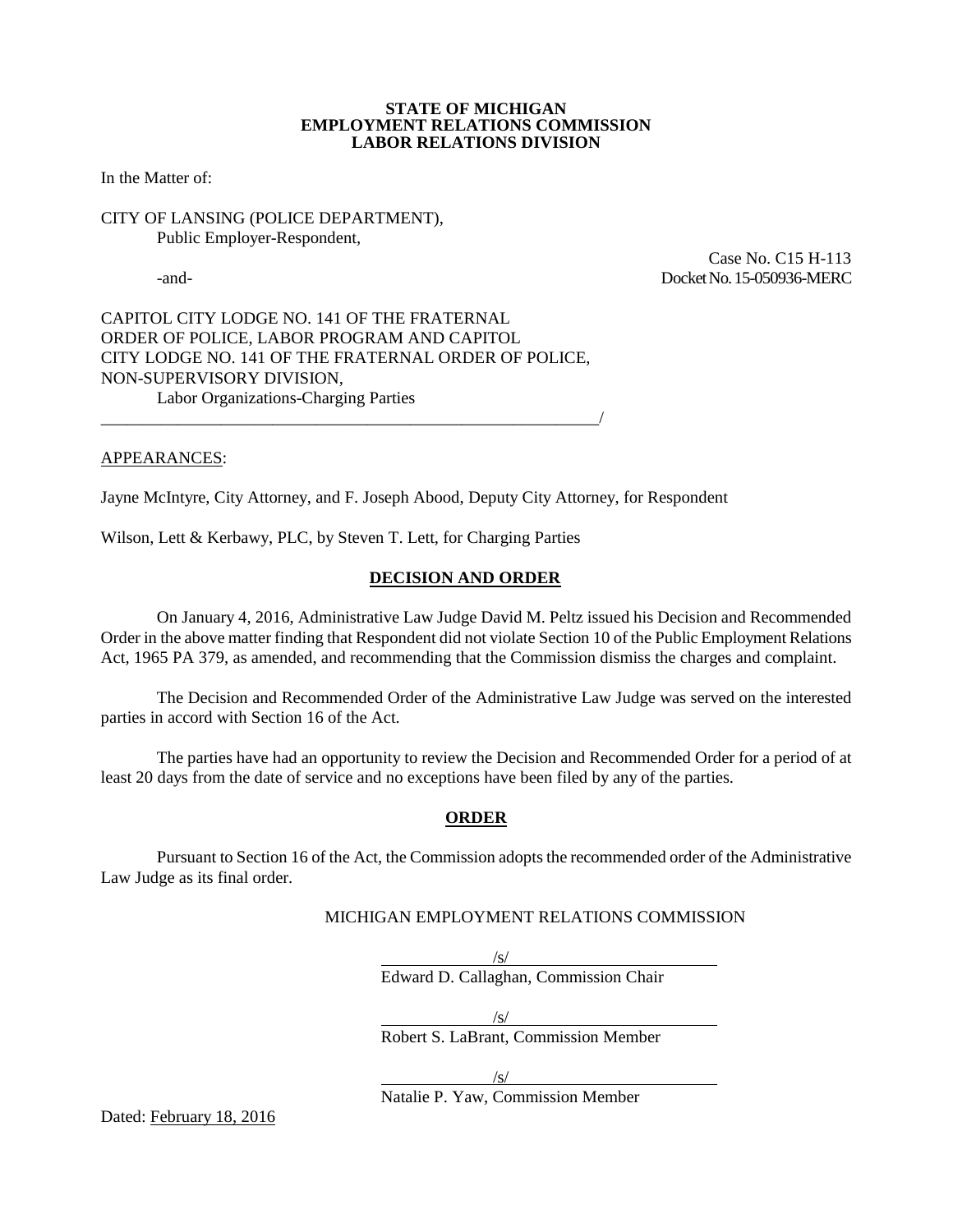# **STATE OF MICHIGAN MICHIGAN ADMINISTRATIVE HEARING SYSTEM EMPLOYMENT RELATIONS COMMISSION**

In the Matter of:

# CITY OF LANSING (POLICE DEPARTMENT), Respondent-Public Employer,

 Case No. C15 H-113 -and- Docket No. 15-050936-MERC

CAPITOL CITY LODGE NO. 141 OF THE FRATERNAL ORDER OF POLICE, LABOR PROGRAM AND CAPITOL CITY LODGE NO. 141 OF THE FRATERNAL ORDER OF POLICE, NON-SUPERVISORY DIVISION, Charging Parties-Labor Organizations.

\_\_\_\_\_\_\_\_\_\_\_\_\_\_\_\_\_\_\_\_\_\_\_\_\_\_\_\_\_\_\_\_\_\_\_\_\_\_\_\_\_\_\_\_\_\_\_\_\_\_\_\_\_\_\_\_\_\_/

APPEARANCES:

Jayne McIntyre, City Attorney, and F. Joseph Abood, Deputy City Attorney, for Respondent

Wilson, Lett & Kerbawy, PLC, by Steven T. Lett, for the Charging Parties

# **DECISION AND RECOMMENDED ORDER OF ADMINISTRATIVE LAW JUDGE ON SUMMARY DISPOSITION**

This case arises from an unfair labor practice charge filed August 27, 2015, by two labor organizations, Capitol City Lodge No. 141 of the Fraternal Order of Police (hereafter "FOP"), Labor Program, and Capitol City Lodge No. 141 of the FOP, Non-Supervisory Division, against the City of Lansing. Pursuant to Sections 10 and 16 of the Public Employment Relations Act (hereafter "PERA"), 1965 PA 379, as amended, MCL 423.210 and 423.216, the charge was assigned to David M. Peltz, Administrative Law Judge for the Michigan Administrative Hearing System (hereafter "MAHS"), acting on behalf of the Michigan Employment Relations Commission (hereafter "the Commission").

### The Unfair Labor Practice Charge and Procedural History:

The unfair labor practice charge alleges that the City of Lansing violated PERA by failing or refusing to bargain with Charging Parties over terms and conditions of employment for the Public Information Officer position within the police department. Respondent filed an answer to the charge on September 25, 2015, in which it asserted that the City had no duty to bargain with the Unions regarding the Public Information Officer because that position is not in either bargaining unit, and because the issue raised by the charge was previously the subject of a grievance arbitration decision. Following a telephone conference with the undersigned on October 8, 2015, the City filed a motion for summary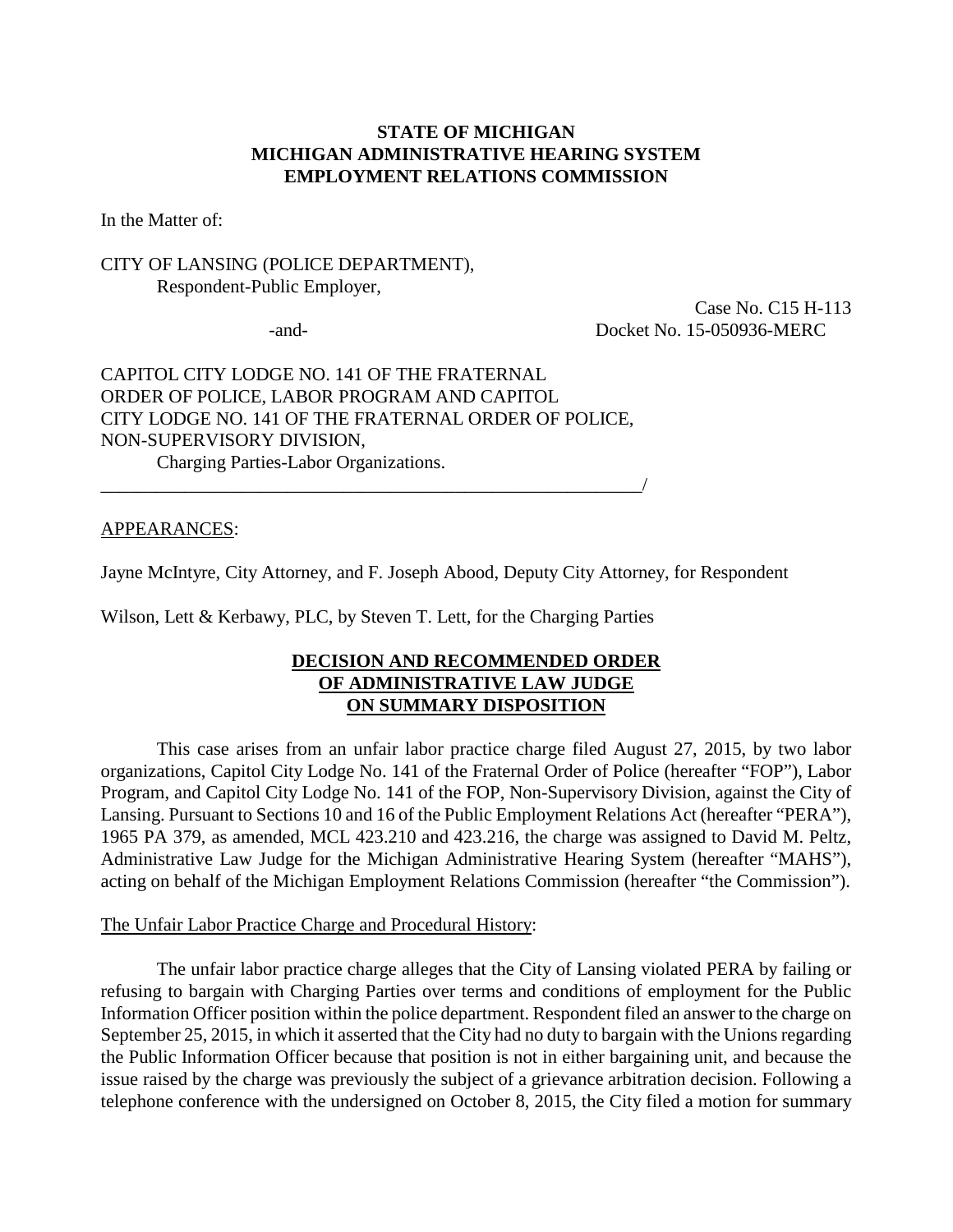disposition. Charging Parties filed a timely response in opposition to summary dismissal of the charge on November 30, 2015. Neither Charging Parties nor Respondent requested oral argument on the motion.

# Facts:

The following facts are derived from the unfair labor practice charge and Charging Parties' response to the City's motion for summary disposition, as well as the assertions set forth by the City in its answer and motion which were not specifically disputed by Charging Parties, including the April 20, 2013, Arbitrator's Opinion and Award which was attached as an exhibit to Respondent's answer.

Capital City Lodge No. 141 of the FOP, Labor Program, is the certified bargaining representative of a unit of command officers employed by the City of Lansing (hereafter "the command unit"). The City's police officers are in a separate bargaining unit represented by the Capitol City Lodge No. 141 of the FOP, Lansing Police Non-Supervisory Division (hereafter "the non-supervisory unit"). Both the command and non-supervisory contracts contain identical Managements Rights clauses which provide, in pertinent part:

[A]ll rights which ordinarily vest in and are exercised by employers except such as are specifically relinquished herein are reserved to and remain vested in the City, including, but not limiting the generality of the foregoing, . . . (h) to direct the work force, assign work and determine the number of employees assigned to operations; (i) to establish, change, combine or discontinue job classifications and prescribe and assign job duties, content and classification, and to establish wage rates for any new or changed classifications; . . . (o) to select employees for promotion or transfer to supervisory or other positions and to determine the qualifications and competency of employees to perform available work.

Both the command and the non-supervisory contracts contain identical provisions governing agreements with individual employees and other organizations. Article 23 of each contract provides:

The City shall not enter into any agreements with employees in this bargaining unit individually or collectively or with any other organization which in any way conflict with the provisions hereof, nor may such organizations represent any employee with respect to wages, hours or terms and conditions of employment or in derogation of the exclusive bargaining agency of this union.

The City has employed a Public Information Officer (hereafter "PIO") for many years. The PIO works in conjunction with the Chief of Police and the Press Officer of the Mayor in handling press and television relations for the police department by addressing public relations issues, including holding press conferences and issuing written statements to the press. The PIO also works on special projects, including preparing and disseminating safety tips to the public.

Although both the command and non-supervisory contracts list various special assignments and identify the procedures for obtaining special assignments, neither agreement lists the PIO as a special assignment.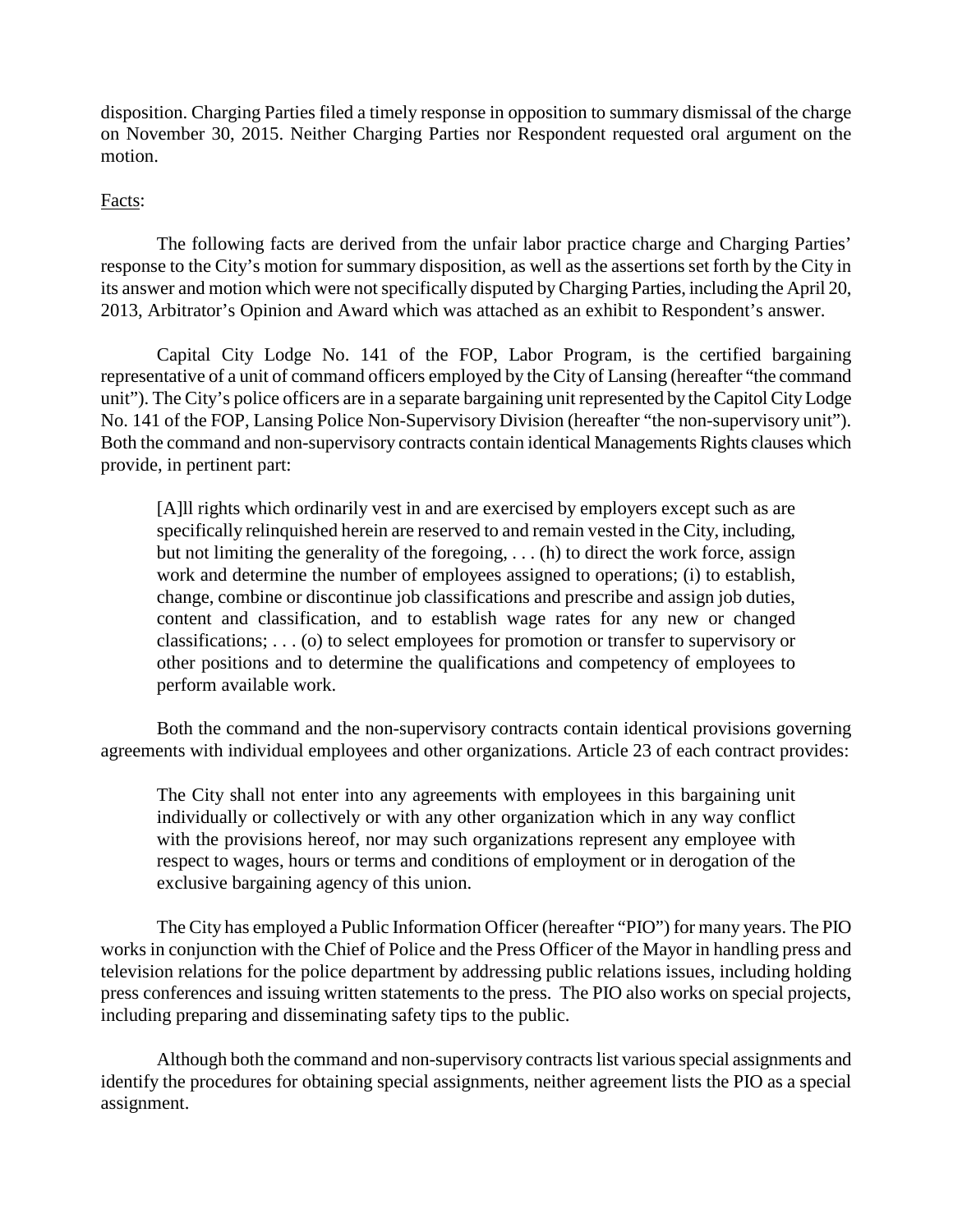In December of 2011, both the command and non-supervisory bargaining units filed grievances challenging the City's decision to appoint Robert Merritt, a police officer and member of the nonsupervisory unit, to serve as PIO. The Unions asserted that there was an 18-year history of appointing lieutenants to the PIO position and, for that reason, the position properly belonged in the command unit. On April 20, 2013, arbitrator George T. Roumell, Jr. issued an Opinion and Award denying the grievances. In his decision, Roumell set forth in great detail the history of the PIO position. Roumell found, in pertinent part:

In reviewing the Department's archives, Captain Yankowski discovered a Board of Police Commissioner's Police Department evaluation dated 1988. This evaluation contained the following statement.

## Public Affairs Officer

On Feb. 25, 1988 the Investigations Division was given the responsibility of filling the Public Affairs Officers Position.

The  $2<sup>nd</sup>$  Lieutenant of the Investigations Division is doing an excellent job of providing information regarding serious crimes, incidents, and other newsworthy events to the news media.

This statement suggests that the PIO position at the time was known as the Public Affairs Officer position, handled by the Investigations Division, and the position was filled by a 2<sup>nd</sup> Lieutenant.

By 1996, the Lansing Police Department annual report was reporting in its organizational chart a Special Events/Public Information area filled by a Sergeant and a Police Officer. The Department's 1997 annual report has the same reference to an organizational chart with a Special Events/Public Information area referring to the area being manned by a Sergeant and a Police Officer.

Sergeant Zolnai, who had been on the force for 18 years, acknowledged that during the reign of Chief Robert Johnson around 1997-1998 Police Officer Loren Glasscock served as Public Information Officer until Glasscock retired in 1998. The then Chief appointed Lieutenant Raymond Hall to be PIO. This was about the time that Chief Mark Alley became Chief of Police. Following Lieutenant Hall, the Chief appointed Lieutenant Steve Mitchell as Public Information Officer in 2004. In 2009, Chief Mark Alley, who served as Chief for 11 years, selected Lieutenant Garcia to become PIO.

\* \* \*

Chief Mark Alley retired in 2010 at which time, namely on March 13, 2010 Chief Teresa Szymanski became Interim Chief of Police. She remained Interim Chief for 10 months until January 18, 2011 when she became permanent Chief of Police.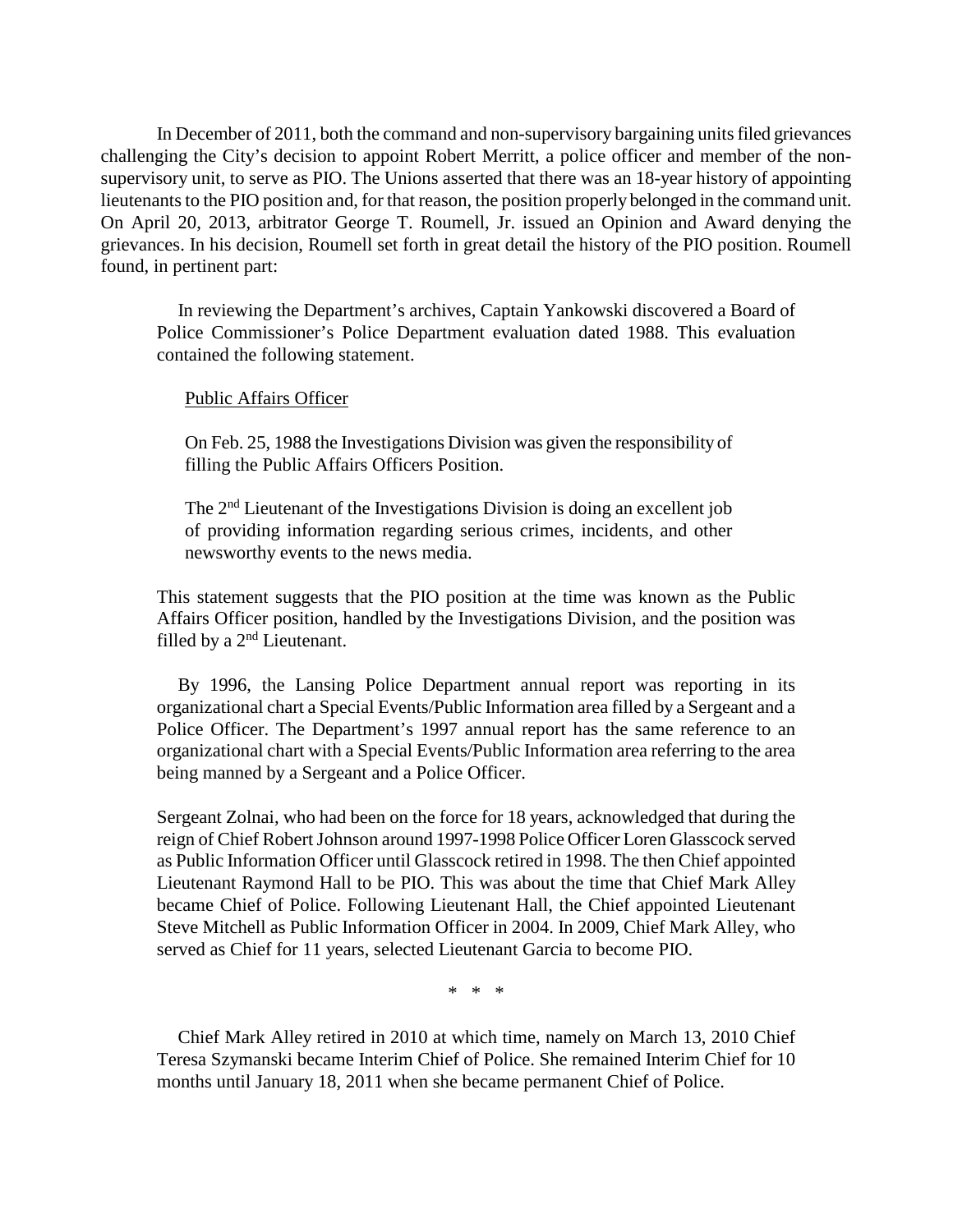When Chief Szymanski became the Interim Chief, she continued Lieutenant Garcia on as PIO, explaining that at the time she did not know if she would become the permanent Chief; that for this reason she did not change the PIO. When she became permanent Chief, Chief Szymanski continued Lieutenant Garcia as PIO, maintaining that she had other issues to address before considering changing the PIO.

Lieutenant Garcia took a medical leave due to back surgery. During the leave time, Chief Szymanski selected Patrol Officer Robert Merritt to serve as PIO. When Lieutenant Garcia returned to duty, Chief Szymanski made a decision to continue Officer Merritt as her permanent PIO, which brought forth the instant grievances.

In denying the grievances, Arbitrator Roumell determined that the management rights provisions in the collective bargaining agreements vested the Police Chief with the authority to direct the work force and assign work, including the right to select employees for promotion or transfer to other positions, and that there was no specific language in either contract limiting that authority with respect to the PIO position. Roumell rejected the Unions' assertion that there was a continuous 18 year past practice of appointing lieutenants to the PIO position. To the contrary, Roumell concluded that "if there is any binding practice, it is the practice of having the PIO selected at the discretion of the Chief." In so holding, Roumell concluded that the PIO position had never historically been filled by posting, that the position was not listed as a special assignment in the current or prior contracts for either unit, and that the work had been performed interchangeably by members of both the command and the nonsupervisory bargaining units.

Officer Merritt continued to serve as PIO following the issuance of the Arbitration Opinion and Award. On or about March 31, 2015, Merritt, without the knowledge or participation of either Union, signed a contract to continue working for the City as PIO after he retired. The temporary contract employee agreement executed by Merritt and the City covers the period May 18, 2015, to June 30, 2016. Pursuant to that agreement, Merritt began working as a contract employee in the PIO position on May 19, 2015, four days after the effective date of his retirement from the police department. In response, the Unions filed the instant charge on August 27, 2015.

# Discussion and Conclusions of Law:

The gravamen of this dispute is a claim that the City unlawfully removed the Public Information Officer position from the FOP bargaining units and transferred the duties of that position to an outside employee without bargaining with Charging Parties over the decision. An employer's decision to remove work previously performed by bargaining unit members and transfer the work to employees outside the unit may constitute a mandatory subject of bargaining for purposes of PERA. *Ishpeming Supervisory Employees, v City of Ishpeming*, 155 Mich App 501 (1986); *Lansing Fire Fighters, Local 421 v Lansing*, 133 Mich App 56 (1984). The Commission has held, however, that an employer has a duty to bargain over the transfer of work performed by a bargaining unit position or positions only when certain conditions are met. In order to prevail on a charge alleging the unlawful removal of bargaining unit work, the charging party must first establish that the work at issue has been exclusively performed by members of its bargaining unit. *City of Southfield*, 433 Mich 168, 185 (1989), aff'g 1985 MERC Lab Op 1025; *Kent County Sheriff*, 1996 MERC Lab Op 294.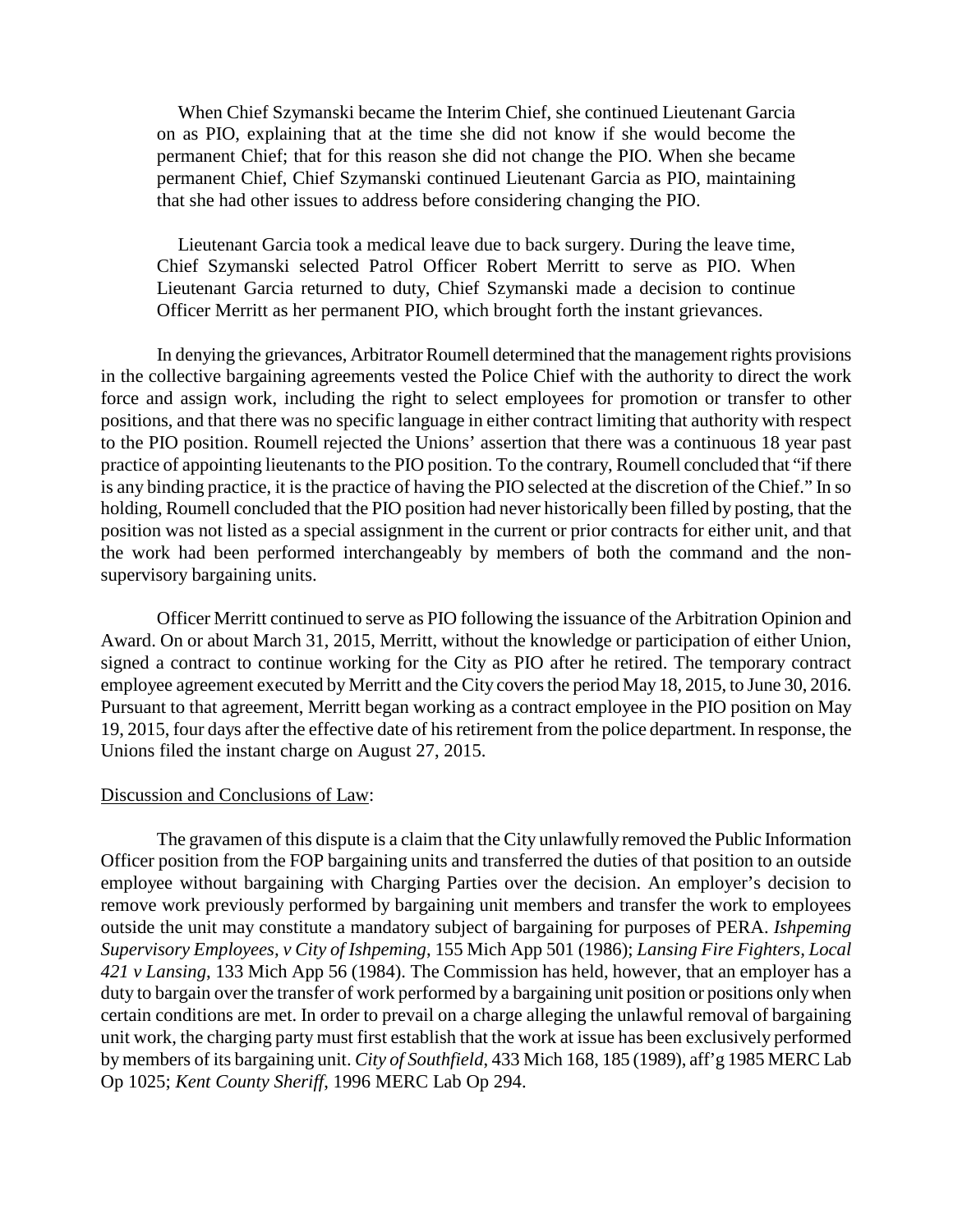In *Southfield*, the Supreme Court upheld the Commission's decision that a charge alleging the unilateral transfer of work from a police unit to positions in another bargaining unit should be dismissed because the duties had not previously been performed exclusively by members of the police unit. The Court cited *Lansing Fire Fighters Union v Lansing*, 133 Mich App 56 (1984), for the proposition that a public employer has a duty to bargain over a decision to transfer unit work to employees outside the bargaining unit, but distinguished *Lansing* on the basis that the work in *Southfield* had been performed by members of both the charging party's unit and members of the other unit. The Court held:

It seems elementary that a prerequisite to any determination concerning a duty to bargain about the transfer of work is a finding that the work is "bargaining unit work." The exclusivity rule developed by the MERC recognizes that before a bargaining unit may lay sole claim to a particular work assignment, the unit must establish that the work was performed exclusively by its unit members. If the work has not been assigned exclusively to one unit, then there is no obligation on the part of the employer to bargain before shifting duties among the employees to which the work has been assigned. The exclusivity rule represents the logical first step in a duty-to-bargain analysis.

The exclusivity rule is a reasoned interpretation of the PERA and a sensible solution to what otherwise would be, for the employer, an insoluble "Catch-22" situation. The exclusivity requirement goes to the very heart of the parties' bargain. It reinforces the bargaining process by recognizing that in the absence of a negotiated agreement which requires that work will be performed exclusively by one unit, employers and employee representatives have, in effect, agreed that the employer is free to assign work. Very significant are the ramifications for the public employer if the exclusivity rule were not given credence. In such an event, the public employer's transfer of nonexclusive work would always be subject to challenge by whichever unit loses the work. In the present case, for example, public safety technicians, police officers, and command officers all may have a claim to the disputed work. It is not unrealistic to expect that the employer would become snared in interunion rivalries.

In the instant charge, the Unions assert that Respondent violated PERA by "failure to contact and to bargain *with the FOP*" over the decision to transfer the duties and responsibilities of the PIO position to a temporary contract employee. (Emphasis supplied.)

Similarly, in their response to the City's motion for summary disposition, Charging Parties allege that "the City violated its duty to bargain *with the Union* over the Public Information Officer" and that the "*the Union* has attempted to jealously guard its members in the PIO position" (Emphasis supplied.) What Charging Parties seem to overlook in making this argument, however, is the fact that command officers and police officers have separate representation. As noted, Capital City Lodge No. 141 of the FOP, Labor Program, is the certified representative of the bargaining unit of command officers employed by the City, while Respondent's police officers are in a separate unit represented by the Capitol City Lodge No. 141 of the FOP, Lansing Police Non-Supervisory Division. Although both units are affiliates of the FOP, that does not alter their status as separate and distinct bargaining units for purposes of PERA.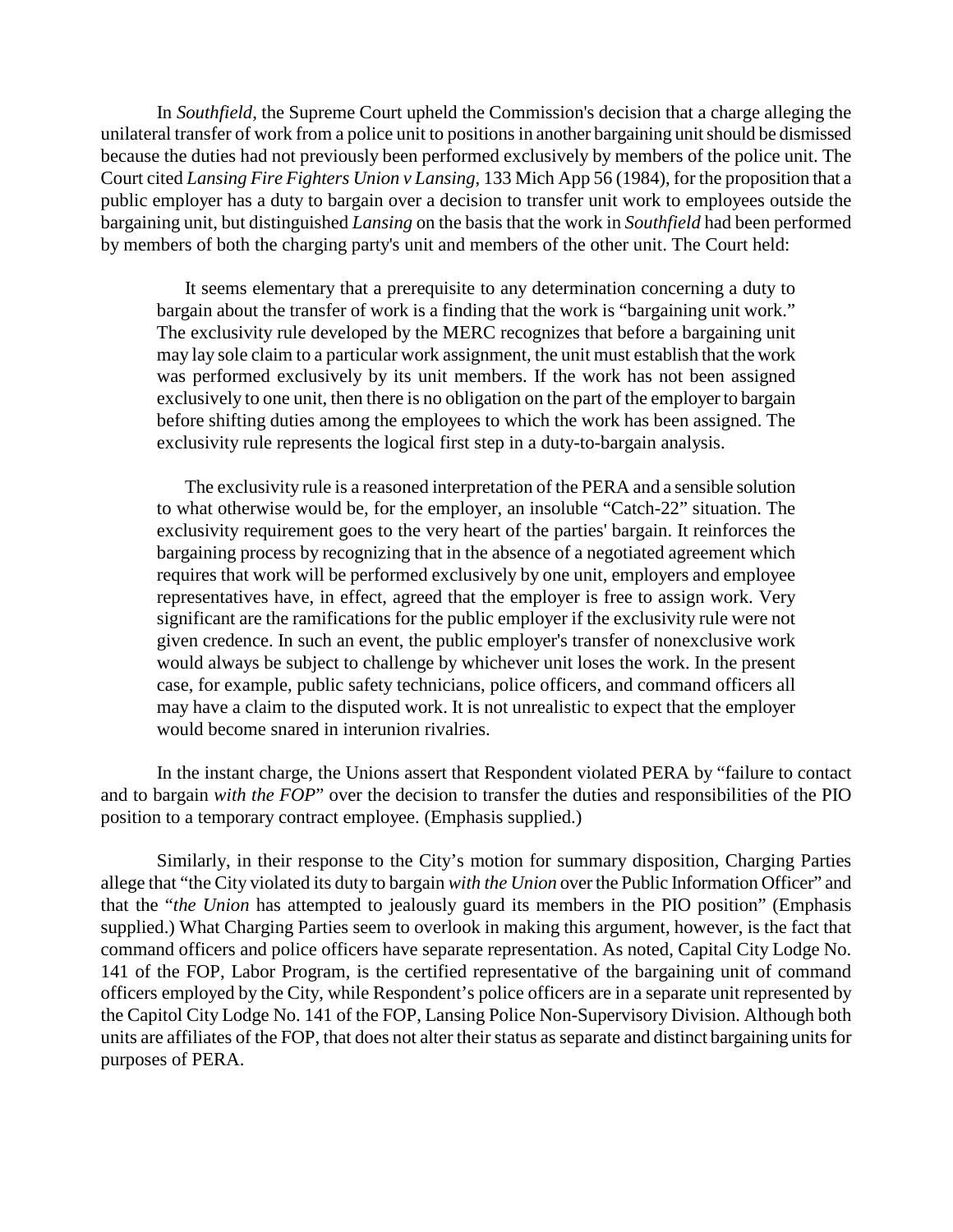In dismissing the grievances filed by Charging Parties over the selection of Officer Merritt for PIO, Arbitrator Roumell found that the PIO was not listed as a special assignment in the current or prior contracts covering the command and non-supervisory units and that the duties and responsibilities of the PIO position have historically been performed by members of both units. I find that Charging Parties are precluded from challenging this factual determination by the doctrine of collateral estoppel, which bars relitigation of issues where the parties had a full and fair opportunity to litigate those issues in the earlier action. See e.g. *Ditmore v Michalik*, 244 Mich App 577 (2001). The doctrine is intended to relieve parties of the cost and vexation of multiple lawsuits, conserve judicial resources, and, by preventing inconsistent decisions, encourage reliance on adjudication. *Detroit v Qualls*, 434 Mich 340 (1990). Findings of fact made in an arbitration proceeding are binding in subsequent proceedings, including administrative or judicial tribunals. See e.g. *Blue Water Area Transp Comm'n*, 25 MPER 26 (2012), in which the Commission affirmed the ALJ's finding that the charge was barred, under collateral estoppel, by an arbitrator's binding determination that the employer did not implement or change a work rule. See also *Senior Accountants, Analysts and Appraisers Association v City of Detroit*, 60 Mich App 606 (1975), aff' d, 399 Mich 449 (1976); *Porter v Royal Oak*, 214 Mich App 478, 485 (1995); *Van Dyke Sch Dist*, 29 MPER 32 (2015); *Detroit Police Officers Ass'n*, 23 MPER 79 (2010). In fact, Charging Parties do not genuinely dispute the fact that the PIO work has been performed interchangeably by members of the command unit and the non-supervisory unit. Both in the charge and in the response to the City's motion for summary disposition, the Unions acknowledge that lieutenants, sergeants and police officers have historically been assigned to the PIO position. Consequently, I conclude that Respondent had no duty to bargain over the transfer of the position to a temporary contract employee since the work in question was never exclusive to either bargaining unit.

I also find no merit to Charging Parties' assertion that the City violated Article 23 of the nonsupervisory contract by entering into an agreement with Merritt to perform the PIO duties following his retirement from the police department. First, there is no reference to an alleged breach of Article 23 or any other contract provision in the charge itself, nor did the Unions seek to amend the charge to include such an allegation. In any event, no PERA violation has been established with respect to the City's application of Article 23. The Commission's role in disputes involving alleged contract breaches is limited. *Genesee Twp*, 23 MPER 90 (2010) (no exceptions).

Where there is a collective bargaining agreement covering the subject matter of the dispute which has provisions reasonably relied on for the action in question, and the contract also has a grievance procedure with final and binding arbitration, the contract controls and no PERA issue is present. *Macomb County v AFSCME Council 25, Locals 411 and 893*, 494 Mich 65 (2013). An alleged breach of contract will constitute a violation of PERA only if a repudiation can be demonstrated. See e.g., *City of Detroit (Transp Dept)*, 1984 MERC Lab Op 937, aff'd 150 Mich App 605 (1985); *Jonesville Bd of Ed*, 1980 MERC Lab Op 891, 900-901. A finding of repudiation cannot be based on an insubstantial or isolated breach of contract. *Oakland Cnty Sheriff*, 1983 MERC Lab Op 538, 542. Repudiation exists when (1) the contract breach is substantial, and (2) no bona fide dispute over interpretation of the contract is involved. *Plymouth-Canton Comm Sch*, 1984 MERC Lab Op 894, 897. The Commission will find a repudiation only when the actions of a party amount to a rewriting of the contract or a complete disregard for the contract as written. *Central Michigan Univ*, 1997 MERC Lab Op 501, 507; *Cass City Pub Sch*, 1980 MERC Lab Op 956, 960.